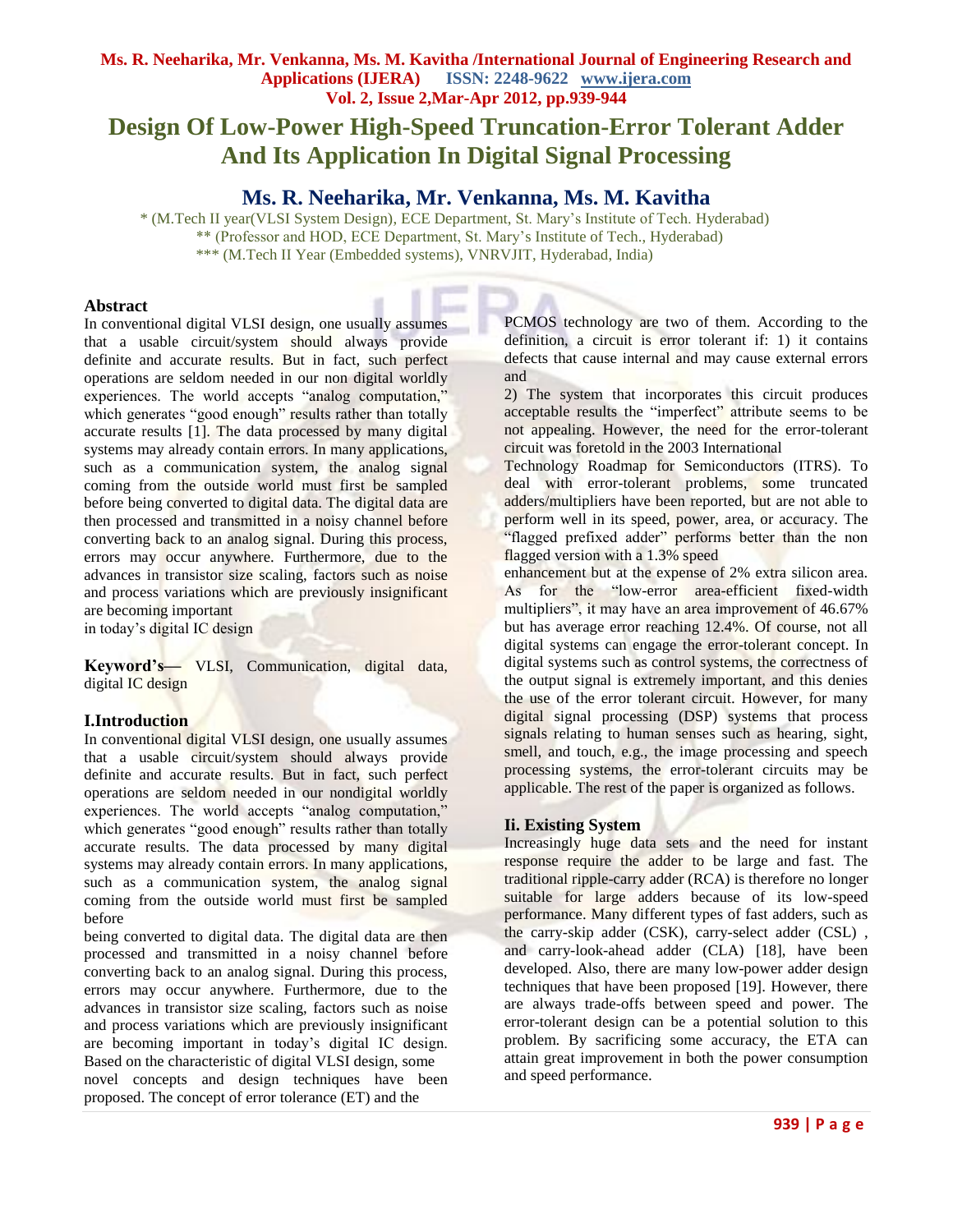#### **Iii. Proposed System:**

In a conventional adder circuit, the delay is mainly attributed to the carry propagation chain along the critical path, from the least significant bit (LSB) to the most significant bit (MSB). Meanwhile, a significant proportion of the power consumption of an adder is due to the glitches that are caused by the carry propagation. Therefore, if the carry propagation can be eliminated or curtailed, a great improvement in speed performance and power consumption can be achieved. In this paper, we propose for the first time, an innovative and novel addition arithmetic that can attain great saving in speed and power consumption. This new addition arithmetic can be illustrated via an example shown in Fig. 1. We first split the input operands into two parts: an accurate part that includes several higher order bits and the inaccurate part that is made



**Fig 1:** Block diagram

#### **A. Need For Error-Tolerant Adder**

Increasingly huge data sets and the need for instant response require the adder to be large and fast. The traditional ripple-carry adder (RCA) is therefore no longer suitable for large adders because of its low-speed performance. Many different types of fast adders, such as the carry-skip adder (CSK), carry-select adder (CSL), and carry-look-ahead adder (CLA), have been developed. Also, there are many low-power adder design techniques that have been proposed. However, there are always trade-offs between speed and power.

The error-tolerant design can be a potential solution to this problem. By sacrificing some accuracy, the ETA can attain great improvement in both the power consumption and speed performance.

#### **B. Proposed Addition Arithmetic**

In a conventional adder circuit, the delay is mainly attributed to the carry propagation chain along the critical path, from the least significant bit (LSB) to the most significant bit (MSB). Meanwhile, a significant proportion of the power consumption of an adder is due to the glitches that are caused by the carry propagation. Therefore, if the carry propagation can be eliminated or curtailed, a great improvement in speed performance and power consumption can be achieved. In this paper, we propose for the first time, an innovative and novel addition arithmetic that can attain great saving in speed and power consumption.



We first split the input operands into two parts: an accurate part that includes several higher order bits and the inaccurate part that is made up of the remaining lower order bits. The length of each part need not necessary be equal. The addition process starts from the middle (joining point of the two parts) toward the two opposite directions simultaneously.

In the example of Fig. 1, the two 16-bit input operands, "1011001110011010" (45978) and  $\square$ "0110100100010011" (26899), are divided equally into 8 bits each for the accurate and inaccurate parts. The addition of the higher order bits (accurate part) of the input operands is performed from right to left (LSB to MSB) and normal addition method is applied. This is to preserve its correctness since the higher order bits play a more important role than the lower order bits. The lower order bits of the input operands (inaccurate part) require a special addition mechanism. No carry signal will be generated or taken in at any bit position to eliminate the carry propagation path. To minimize the overall error due to the elimination of the carry chain, a special strategy is adapted, and can be described as follow: 1) check every bit position from left to right (MSB to LSB); 2) if both input bits are "0" or different, normal one-bit addition is performed and the operation proceeds to next bit position; 3) if both input bits are "1," the checking process stopped and from this bit onward, all sum bits to the right are set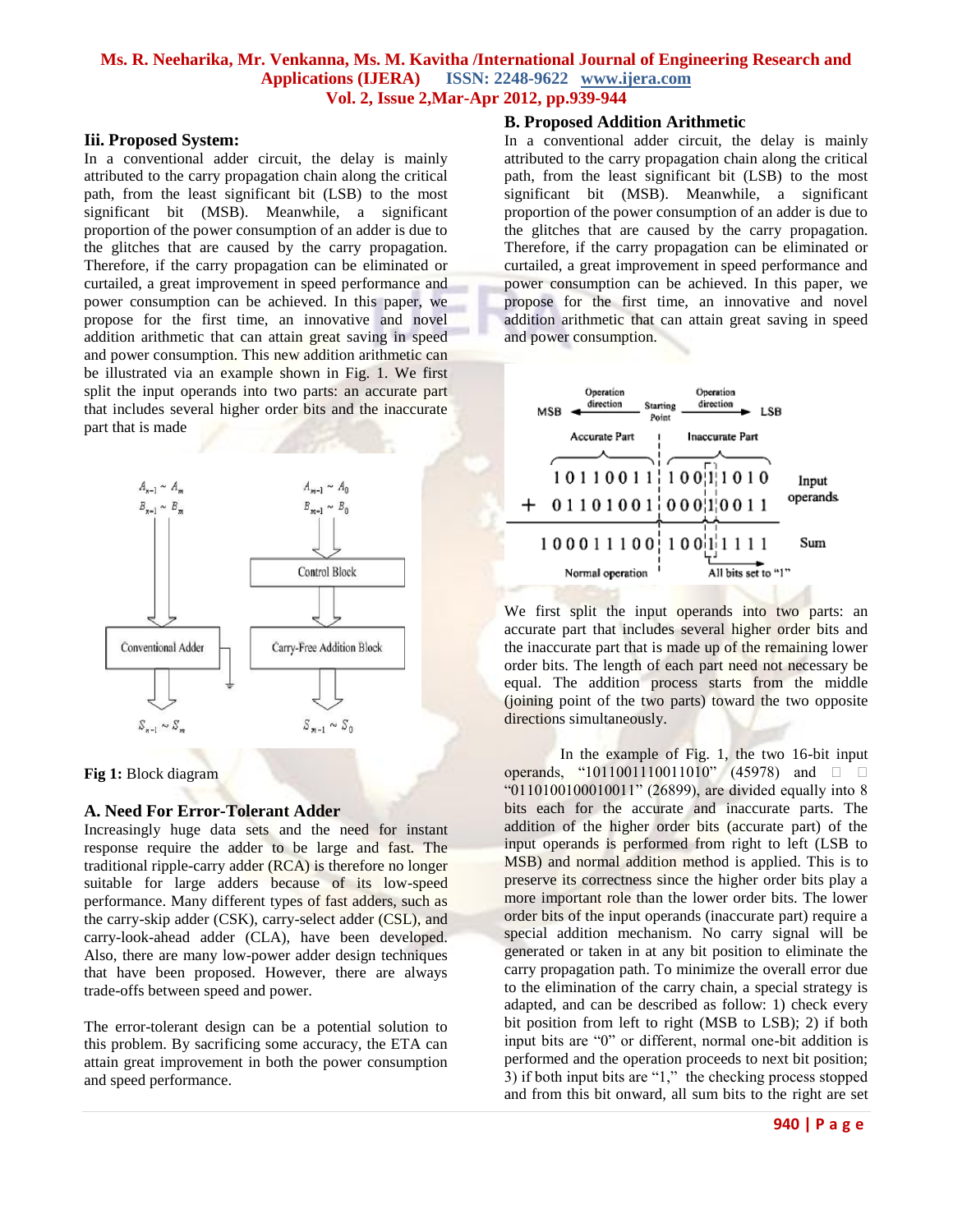to "1." The addition mechanism described can be easily understood from the example given in Fig. 1 with a final result of "10001110010011111" (72863).

#### **Iv. Design Of A 32-Bit Error-Tolerant Adder**

A. Strategy of Dividing the Adder The first step of designing a proposed ETA is to divide the adder into two parts in a specific manner. The dividing strategy is based on a guess-and-verify stratagem, depending on the requirements, such as accuracy, speed, and power. With this partition method defined, we then check whether the accuracy performance of the adder meets the requirements preset by designer customer. This can be checked very quickly via some software

programs. For example, for a specific application, we require the minimum acceptable accuracy to be 95% and the acceptance probability to be 98%. The proposed partition method must therefore have at least 98% of all possible inputs reaching an accuracy of better than 95%. If this requirement is not met, then one bit should be shifted from the inaccurate part to the accurate part and have the checking process repeated. Also, due to the simplified circuit structure and the elimination of switching activities in the inaccurate part, putting more bits in this part yields more power saving. Having considered the above, we divided the 32-bit adder by putting 12 bits in the accurate part and 20 bits in the inaccurate part.

#### **Design of the Accurate Part**

In our proposed 32-bit ETA, the inaccurate part has 20 bits as opposed to the 12 bits used in the accurate part. The overall delay is determined by the inaccurate part, and so the accurate part need not be

a fast adder. The ripple-carry adder, which is the most power-saving conventional adder, has been chosen for the accurate part of the circuit.

#### **Design of the Inaccurate Part**

The inaccurate part is the most critical section in the proposed ETA as it determines the accuracy, speed performance, and power consumption of the adder. The inaccurate part consists of two blocks: the arryfree addition block and the control block. The carry-free addition block is made up of 20 modified XOR gates, and each of which is used to generate a sum bit. The block diagram of the carry-free addition block and the schematic implementation of the modified XOR gate are presented. In the modified XOR gate, three extra transistors, M1, M2, and M3, are added to a conventional XOR gate. CTL is the control signal coming from the control block of Fig. 6 and is used to set the operational mode of the circuit. When M1 and M2 are turned on, while M3 is turned off, leaving the circuit to operate in the normal XOR mode. When M1 and M2 are both turned

off, while M3 is turned on, connecting the output node to VDD, and hence setting the sum output to "1." The function of the control block is to detect the first bit position when both input bits are "1," and to set the control signal on this position as well as those on its right to high. It is made up of 20 control signal generating cells (CSGCs) and each cell generates a control signal for the modified XOR gate at the corresponding bit position in the carry-free addition block. Instead of a long chain of 20 cascaded GSGCs, the control block is arranged into five equal-sized groups, with additional connections between every two neighbouring groups. Two types of CSGC, labelled as type I and II, are designed, and the schematic implementations of these two types of CSGC are provided. The control signal generated by the leftmost cell of each group is connected to the input of the leftmost cell in next group. The extra connections allow the propagated high control signal

to "jump" from one group to another instead of passing through all the 20 cells. Hence, the worst case propagation path consists of only ten cells.

#### **V. Experimental Results**

To demonstrate the advantages of the proposed ETA, we simulated the ETA along with four types of conventional adders, i.e., the RCA, CSK, CSL, and CLA, using HSPICE. All the circuits were implemented using Chartered Semiconductor Manufacturing Ltd's CMOS process. The input frequency was set to 100 MHz, and the simulation results are all tabulated in Table I. HSPICE software was used to construct the models of our proposed ETA and the conventional adders. 100 sets of inputs were randomly created using the C program "random ()" function. For each set of input, we ran the simulation for each adder and recorded the power consumption. With 100 sets of results, average power consumption was determined. The worst case input was calculated and used to simulate the delay. The transistor count was derived directly from the HSPICE software.

Comparing the simulation results of our proposed ETA with those of the conventional adders (see Table I), it is evident that the ETA performed the best in terms of power consumption, delay, and Power- Delay Product (PDP). The PDP of the ETA is noted to be 66.29%, 77.44%, 83.70%, and 75.21% better than the RCA, CSK, CSL, and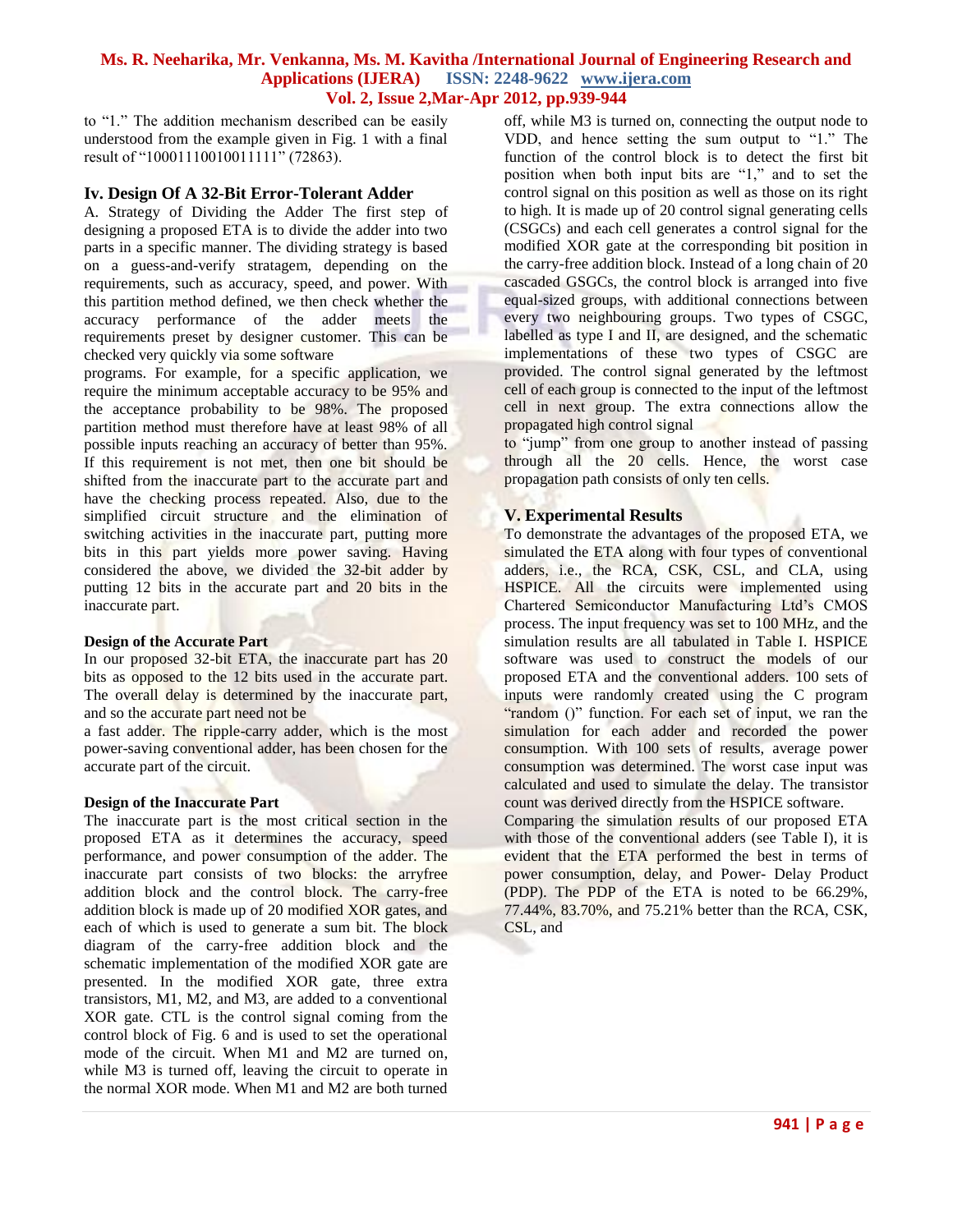





Fig. 4. Control block. (a) Overall architecture and (b) schematic implementations of CSGC

## **Table I**

**Simulation Result For Eta Versus Conventional Adders**

| Type of<br>Adder | Power<br>(mW) | Delay<br>(ns) | <b>PDP</b><br>(pJ) | PDP saving<br>(%) | Transistor<br>Count |
|------------------|---------------|---------------|--------------------|-------------------|---------------------|
| <b>RCA</b>       | 0.22          | 4.04          | 0.89               | 66.29             | 896                 |
| <b>CSK</b>       | 0.46          | 2.90          | 1.33               | 77.44             | 1728                |
| CSL              | 0.60          | 3.06          | 1.84               | 83.70             | 2176                |
| <b>CLA</b>       | 0.51          | 2.37          | 1.21               | 75.21             | 2208                |
| ETA              | 0.13          | 2.29          | 0.30               | N.A.              | 1006                |

CLA, respectively. As for transistor count, the proposed ETA is almost as good as the RCA.

## **Vi. Application Of Error-Tolerant Adder In Digital Signal Processing**

In image processing and many other DSP applications, fast Fourier transformation (FFT) is a very important function. The computational process of FFT involves a large number of additions and multiplications. It is therefore a good platform for embedding our proposed ETA. To prove the feasibility of the ETA, we replaced all the common additions involved in a normal FFT algorithm with our proposed addition arithmetic. As we all know, a digital image is represented by a matrix in a DSP system, and each element of the matrix represents the color of one pixel of the image. To compare the quality of images processed by both the conventional FFT and the inaccurate FFT that had incorporated our

proposed ETA, we devised the following experiment. An image was first translated to a matrix form and sent through a standard system that made used of normal FFT and normal reverse FFT. The matrix output of this system was then transformed back to an image and presented in Fig. The matrix of the same image was also processed in a system that used the inaccurate FFT and inaccurate reverse FFT, where both FFTs had incorporated the 32-bit ETA , with the processed image given. Although the two resultant matrices of the same image were different, the two pictures obtained look almost the same. Figure is slightly darker and contains horizontal bands of different shades of gray. With a MAAsetting of 95%, the AP of the matrix representation of Figure is 98.3% as compared to the matrix representation of Fig.  $7(a)$ . The comparison between the two images in Fig. 7 shows that the quality loss to the image using our proposed ETA is negligible and can be completely tolerated by human eyes. These simulation results have proven the practicability of the ETA proposed in this paper.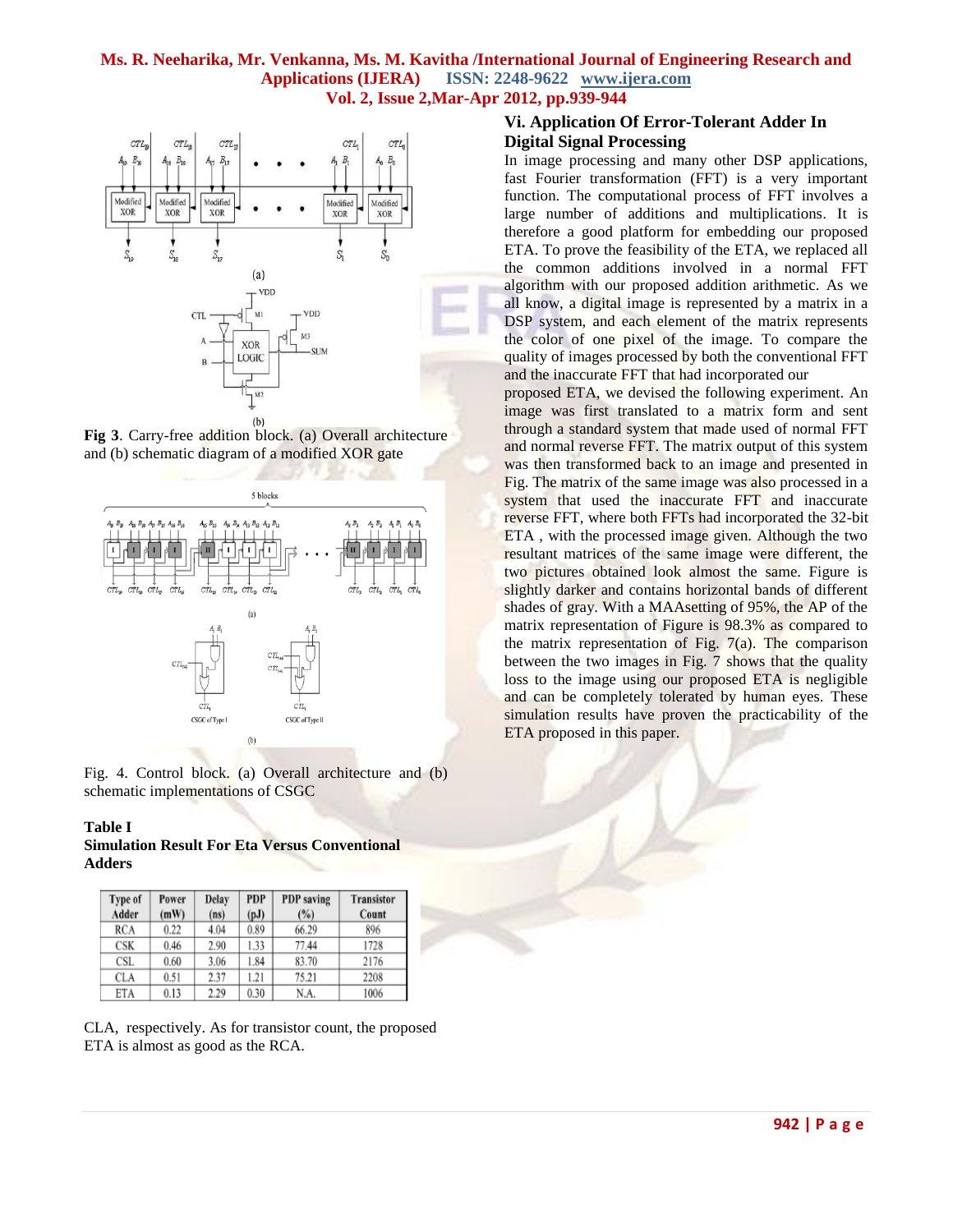





**Fig.** Images after FFT and inverse FFT. (a) Image processed with conventional adder and (b) image processed with the proposed ETA.

## **Vi. Conclusion**

In this paper, the concept of error tolerance is introduced in VLSI design. A novel type of adder, the error-tolerant adder, which trades certain amount of accuracy for significant power saving and performance improvement, is proposed. Extensive comparisons with conventional digital adders showed that the proposed ETA outperformed the conventional adders in both power consumption and speed performance. The potential applications of the ETA fall mainly in areas where there is no strict requirement on accuracy or where superlow power consumption and high-speed performance are more important than accuracy. One example of such applications is in the DSP application for portable devices such as cell phones and laptops.

#### **References**

- [1] A. B. Melvin, "Let's think analog," in *Proc. IEEE Comput. Soc. Annu.Symp. VLSI*, 2005, pp. 2–5.
- [2] International Technology Roadmap for Semiconductors [Online]. Available: <http://public.itrs.net/>
- [3] A. B. Melvin and Z. Haiyang, "Error-tolerance and multi-media," in *Proc. 2006 Int. Conf. Intell. Inf. Hiding and Multimedia Signal Process.*, 2006, pp. 521–524.
- [4] M. A. Breuer, S. K. Gupta, and T. M. Mak, Design and error-tolerance in the presence of massive numbers of defects," *IEEE Des. Test Comput.*, vol. 24, no. 3, pp. 216–227, May-Jun. 2004.
- [5] M. A. Breuer, "Intelligible test techniques to support error-tolerance," in *Proc. Asian Test Symp.*, Nov. 2004, pp. 386–393.
- [6] K. J. Lee, T. Y. Hsieh, and M. A. Breuer, "A novel testing methodology based on error-rate to support error-tolerance," in *Proc. Int. Test Conf.*, 2005, pp. 1136–1144.
- [7] I. S. Chong and A. Ortega, "Hardware testing for error tolerant multimedia compression based on linear transforms," in *Proc. Defect and Fault Tolerance in VLSI Syst. Symp.*, 2005, pp. 523–531.
- [8] H. Chung and A. Ortega, "Analysis and testing for error tolerant motion estimation," in *Proc. Defect and Fault Tolerance in VLSI Syst. Symp.*, 2005, pp. 514–522.
- [9] H. H. Kuok, "Audio recording apparatus using an imperfect memory circuit," U.S. Patent 5 414 758, May 9, 1995.
- [10] T. Y. Hsieh, K. J. Lee, and M. A. Breuer, "Reduction of detected acceptable faults for yield improvement via error-tolerance," in *Proc.Des., Automation and Test Eur. Conf. Exhib.*, 2007, pp. 1–6.
- [11] K. V. Palem, "Energy aware computing through probabilistic switching: A study of limits," *IEEE Trans. Comput.*, vol. 54, no. 9, pp. 1123–1137, Sep. 2005.
- [12] S. Cheemalavagu, P. Korkmaz, and K. V. Palem, "Ultra low energy computing via probabilistic algorithms and devices: CMOS device primitives